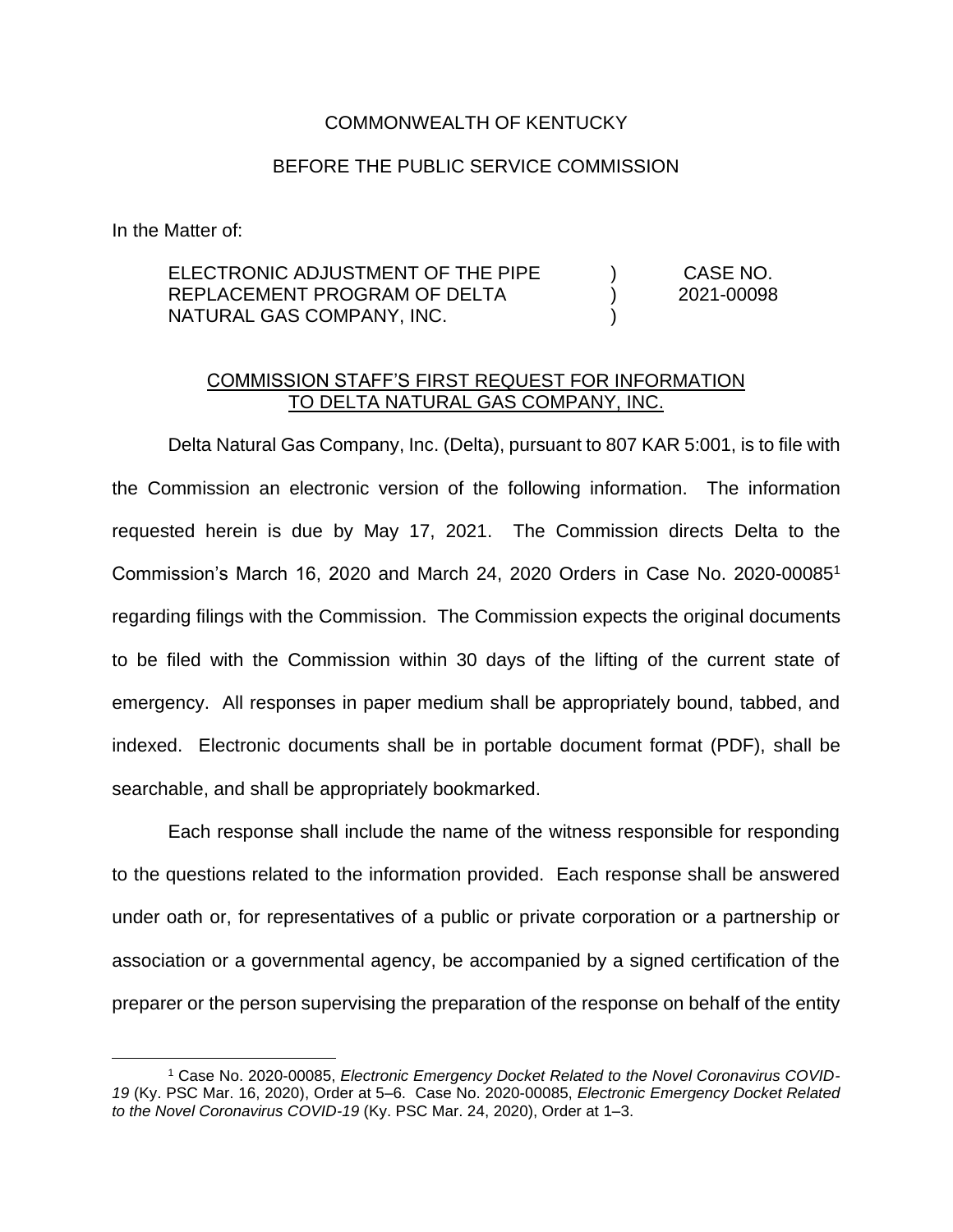that the response is true and accurate to the best of that person's knowledge, information, and belief formed after a reasonable inquiry.

Delta shall make timely amendment to any prior response if Delta obtains information that indicates the response was incorrect when made or, though correct when made, is now incorrect in any material respect. For any request to which Delta fails or refuses to furnish all or part of the requested information, Delta shall provide a written explanation of the specific grounds for its failure to completely and precisely respond.

Careful attention shall be given to copied material to ensure that it is legible. When the requested information has been previously provided in this proceeding in the requested format, reference may be made to the specific location of that information in responding to this request. When applicable, the requested information shall be separately provided for total company operations and jurisdictional operations. When filing a paper containing personal information, Delta shall, in accordance with 807 KAR 5:001, Section 4(10), encrypt or redact the paper so that personal information cannot be read.

1. Refer to the Application, Schedule 1, line 8. Explain why the tax expansion factor for years 2010-2017 should not also be 1.33245.

2. Refer to the Application, Schedule II – 2020. Explain why the depreciation expense is calculated using the half year convention, given that Delta's Pipeline Replacement Program (PRP) is based on a historic test period.

-2- Case No. 2021-00098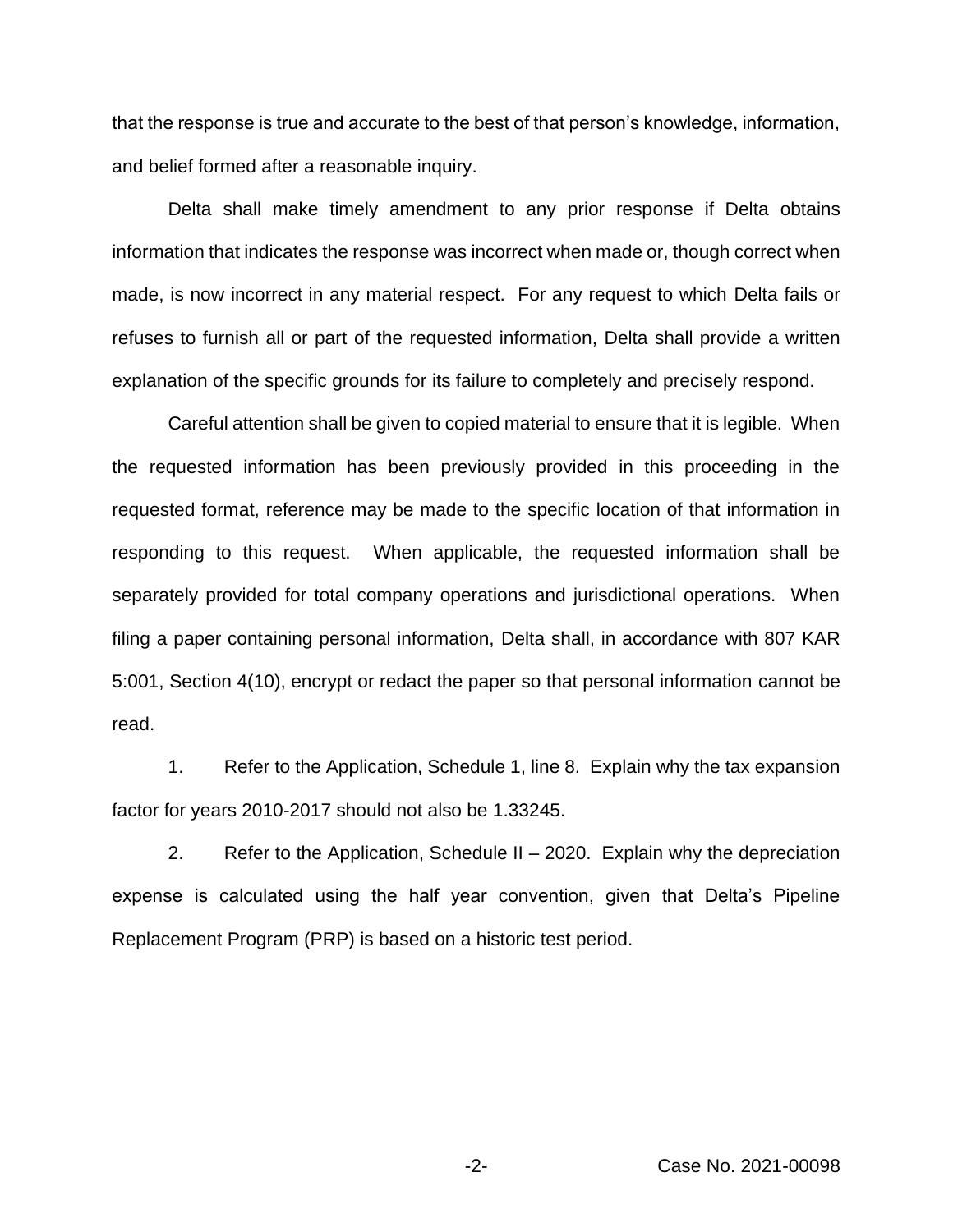2 Sidwell

Linda C. Bridwell, PE Executive Director Public Service Commission P.O. Box 615 Frankfort, KY 40602

DATED \_\_\_\_<u>MAY 07 2021 \_</u>\_\_\_\_\_\_\_\_\_

cc: Parties of Record